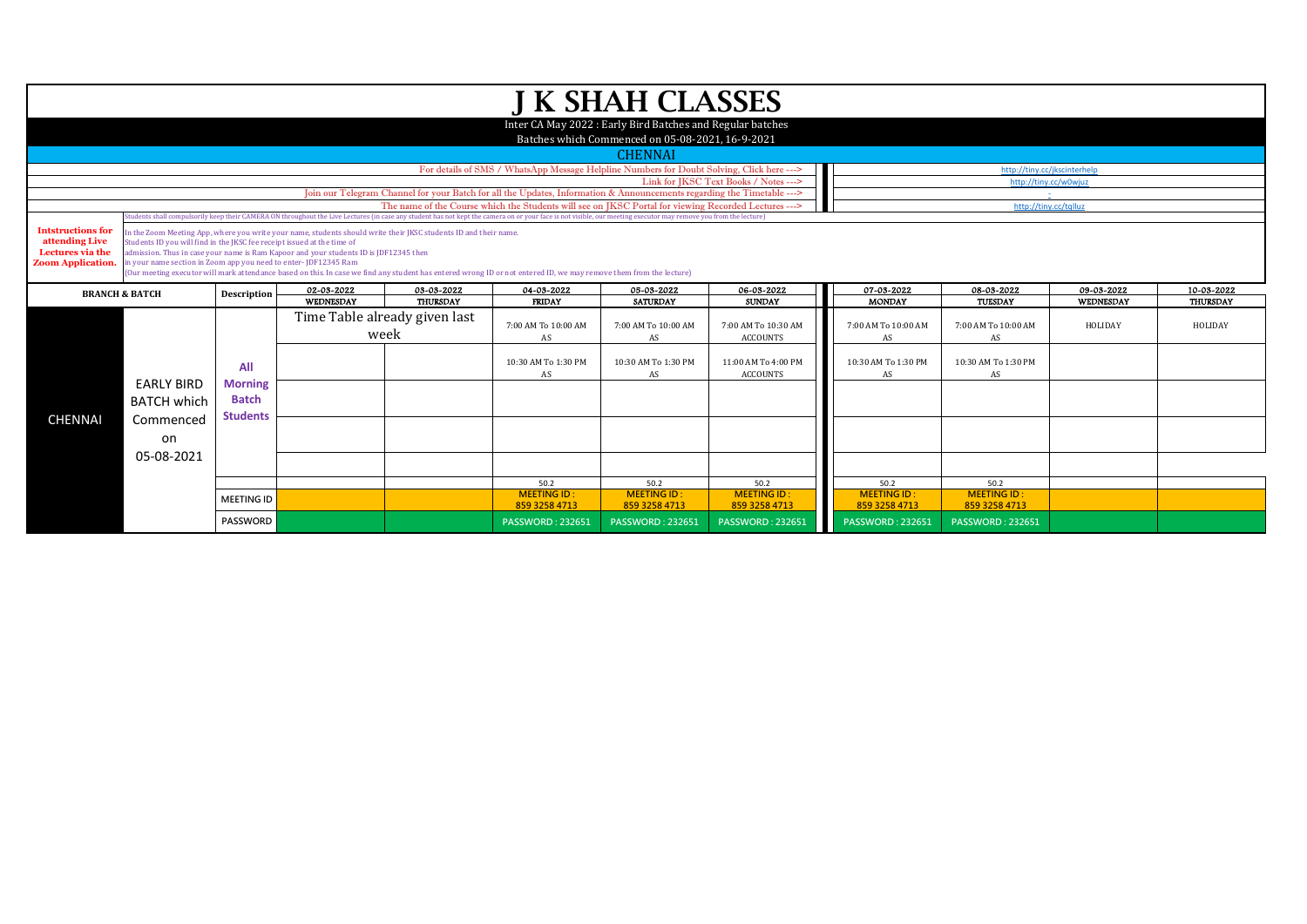|                                                                                           |                                                                                                                                             |                                |                                                                                                                                                                                                           |                               |                                                                                                                                                                                                                 | <b>J K SHAH CLASSES</b>                                                                                        |                                        |
|-------------------------------------------------------------------------------------------|---------------------------------------------------------------------------------------------------------------------------------------------|--------------------------------|-----------------------------------------------------------------------------------------------------------------------------------------------------------------------------------------------------------|-------------------------------|-----------------------------------------------------------------------------------------------------------------------------------------------------------------------------------------------------------------|----------------------------------------------------------------------------------------------------------------|----------------------------------------|
|                                                                                           |                                                                                                                                             |                                |                                                                                                                                                                                                           |                               |                                                                                                                                                                                                                 | Inter CA May 2022 : Early Bird Batches and Regular batches<br>Batches which Commenced on 05-08-2021, 16-9-2021 |                                        |
|                                                                                           |                                                                                                                                             |                                |                                                                                                                                                                                                           |                               |                                                                                                                                                                                                                 | <b>CHENNAI</b>                                                                                                 |                                        |
|                                                                                           |                                                                                                                                             |                                |                                                                                                                                                                                                           |                               | For details of SMS / WhatsApp Message Helpline Numbers for Doubt Solving, Click here --->                                                                                                                       |                                                                                                                |                                        |
|                                                                                           |                                                                                                                                             |                                |                                                                                                                                                                                                           |                               | Join our Telegram Channel for your Batch for all the Updates, Information & Announcements regarding the Timetable --->                                                                                          |                                                                                                                | Link for JKSC Text Books / Notes --->  |
|                                                                                           |                                                                                                                                             |                                |                                                                                                                                                                                                           |                               | The name of the Course which the Students will see on JKSC Portal for viewing Recorded Lectures --->                                                                                                            |                                                                                                                |                                        |
|                                                                                           |                                                                                                                                             |                                |                                                                                                                                                                                                           |                               | tudents shall compulsorily keep their CAMERA ON throughout the Live Lectures (in case any student has not kept the camera on or your face is not visible, our meeting executor may remove you from the lecture) |                                                                                                                |                                        |
| <b>Intstructions for</b><br>attending Live<br>Lectures via the<br><b>Zoom Application</b> | Students ID you will find in the JKSC fee receipt issued at the time of<br>in your name section in Zoom app you need to enter- JDF12345 Ram |                                | in the Zoom Meeting App, where you write your name, students should write their JKSC students ID and their name.<br>admission. Thus in case your name is Ram Kapoor and your students ID is JDF12345 then |                               | (Our meeting executor will mark attendance based on this. In case we find any student has entered wrong ID or not entered ID, we may remove them from the lecture)                                              |                                                                                                                |                                        |
|                                                                                           | <b>BRANCH &amp; BATCH</b>                                                                                                                   | Description                    | 02-03-2022                                                                                                                                                                                                | 03-03-2022                    | 04-03-2022                                                                                                                                                                                                      | 05-03-2022                                                                                                     | 06-03-2022                             |
|                                                                                           |                                                                                                                                             |                                | WEDNESDAY                                                                                                                                                                                                 | THURSDAY                      | <b>FRIDAY</b>                                                                                                                                                                                                   | <b>SATURDAY</b>                                                                                                | <b>SUNDAY</b>                          |
|                                                                                           |                                                                                                                                             |                                | week                                                                                                                                                                                                      | Time Table already given last | 2:30 PM To 5:30 PM<br>AS                                                                                                                                                                                        | 2:30 PM To 5:30 PM<br>AS                                                                                       | 7:00 AM To 10:30 AM<br><b>ACCOUNTS</b> |
|                                                                                           |                                                                                                                                             | All                            |                                                                                                                                                                                                           |                               | 6:00 PM To 9:00 PM<br>AS                                                                                                                                                                                        | 6:00 PM To 9:00 PM<br>AS                                                                                       | 11:00 AM To 4:00 PM<br><b>ACCOUNTS</b> |
|                                                                                           | <b>EARLY BIRD</b><br><b>BATCH which</b>                                                                                                     | <b>Evening</b><br><b>Batch</b> |                                                                                                                                                                                                           |                               |                                                                                                                                                                                                                 |                                                                                                                |                                        |
| <b>CHENNAI</b>                                                                            | Commenced<br>on                                                                                                                             | <b>Students</b>                |                                                                                                                                                                                                           |                               |                                                                                                                                                                                                                 |                                                                                                                |                                        |
|                                                                                           | 05-08-2021                                                                                                                                  |                                |                                                                                                                                                                                                           |                               |                                                                                                                                                                                                                 |                                                                                                                |                                        |
|                                                                                           |                                                                                                                                             |                                |                                                                                                                                                                                                           |                               | 51.2                                                                                                                                                                                                            | 51.2                                                                                                           | 50.2                                   |
|                                                                                           |                                                                                                                                             | <b>MEETING ID</b>              |                                                                                                                                                                                                           |                               | <b>MEETING ID</b>                                                                                                                                                                                               | <b>MEETING ID:</b>                                                                                             | <b>MEETING ID:</b>                     |
|                                                                                           |                                                                                                                                             |                                |                                                                                                                                                                                                           |                               | 891 9585 7318                                                                                                                                                                                                   | 891 9585 7318                                                                                                  | 859 3258 4713                          |
|                                                                                           |                                                                                                                                             | <b>PASSWORD</b>                |                                                                                                                                                                                                           |                               |                                                                                                                                                                                                                 |                                                                                                                | <b>PASSWORD: 232651</b>                |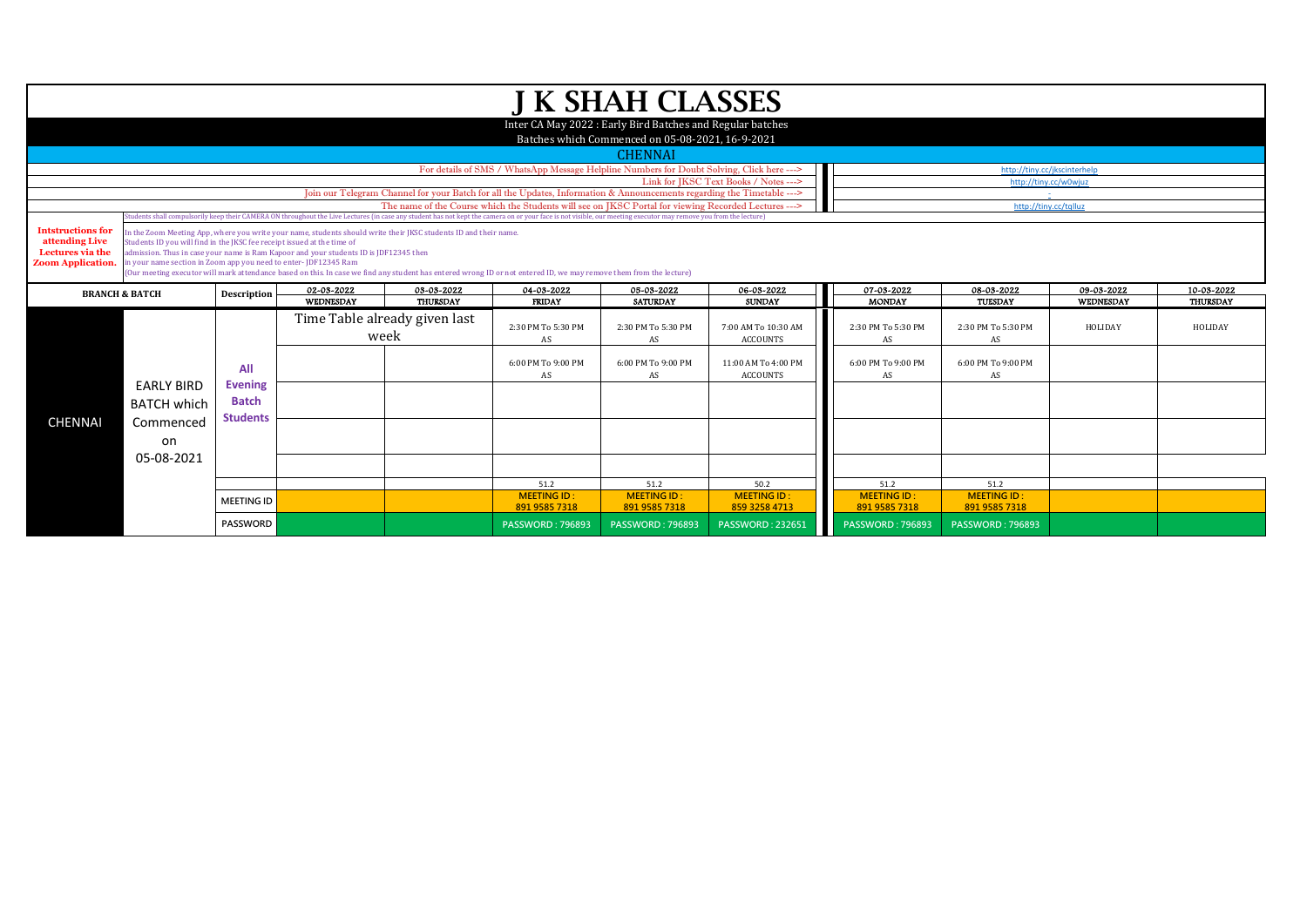|                                                                                            |                                                                                                                                                                                                                                                                                                                                                                                                                                                                                                                                                                                                                                                                                                                                                |                                   |                  |                                       |                                                                                                                        | <b>J K SHAH CLASSES</b>                                                                                        |                                        |                                     |                                     |            |            |  |
|--------------------------------------------------------------------------------------------|------------------------------------------------------------------------------------------------------------------------------------------------------------------------------------------------------------------------------------------------------------------------------------------------------------------------------------------------------------------------------------------------------------------------------------------------------------------------------------------------------------------------------------------------------------------------------------------------------------------------------------------------------------------------------------------------------------------------------------------------|-----------------------------------|------------------|---------------------------------------|------------------------------------------------------------------------------------------------------------------------|----------------------------------------------------------------------------------------------------------------|----------------------------------------|-------------------------------------|-------------------------------------|------------|------------|--|
|                                                                                            |                                                                                                                                                                                                                                                                                                                                                                                                                                                                                                                                                                                                                                                                                                                                                |                                   |                  |                                       |                                                                                                                        | Inter CA May 2022 : Early Bird Batches and Regular batches<br>Batches which Commenced on 05-08-2021, 16-9-2021 |                                        |                                     |                                     |            |            |  |
|                                                                                            |                                                                                                                                                                                                                                                                                                                                                                                                                                                                                                                                                                                                                                                                                                                                                |                                   |                  |                                       |                                                                                                                        | <b>CHENNAI</b>                                                                                                 |                                        |                                     |                                     |            |            |  |
|                                                                                            |                                                                                                                                                                                                                                                                                                                                                                                                                                                                                                                                                                                                                                                                                                                                                |                                   |                  |                                       | For details of SMS / WhatsApp Message Helpline Numbers for Doubt Solving, Click here --->                              |                                                                                                                |                                        |                                     | http://tiny.cc/jkscinterhelp        |            |            |  |
|                                                                                            |                                                                                                                                                                                                                                                                                                                                                                                                                                                                                                                                                                                                                                                                                                                                                |                                   |                  |                                       |                                                                                                                        |                                                                                                                | Link for JKSC Text Books / Notes --->  |                                     | http://tiny.cc/w0wjuz               |            |            |  |
|                                                                                            |                                                                                                                                                                                                                                                                                                                                                                                                                                                                                                                                                                                                                                                                                                                                                |                                   |                  |                                       | Join our Telegram Channel for your Batch for all the Updates, Information & Announcements regarding the Timetable ---> |                                                                                                                |                                        |                                     |                                     |            |            |  |
|                                                                                            |                                                                                                                                                                                                                                                                                                                                                                                                                                                                                                                                                                                                                                                                                                                                                |                                   |                  |                                       | The name of the Course which the Students will see on IKSC Portal for viewing Recorded Lectures --->                   |                                                                                                                |                                        |                                     | http://tinv.cc/talluz               |            |            |  |
| <b>Intstructions for</b><br>attending Live<br>Lectures via the<br><b>Zoom Application.</b> | udents shall compulsorily keep their CAMERA ON throughout the Live Lectures (in case any student has not kept the camera on or your face is not visible, our meeting executor may remove you from the lecture)<br>In the Zoom Meeting App, where you write your name, students should write their JKSC students ID and their name.<br>Students ID you will find in the IKSC fee receipt issued at the time of<br>dmission. Thus in case your name is Ram Kapoor and your students ID is JDF12345 then<br>in your name section in Zoom app you need to enter-JDF12345 Ram<br>(Our meeting executor will mark attendance based on this. In case we find any student has entered wrong ID or not entered ID, we may remove them from the lecture) |                                   |                  |                                       |                                                                                                                        |                                                                                                                |                                        |                                     |                                     |            |            |  |
|                                                                                            | <b>BRANCH &amp; BATCH</b>                                                                                                                                                                                                                                                                                                                                                                                                                                                                                                                                                                                                                                                                                                                      | Description                       | 02-03-2022       | 03-03-2022                            | 04-03-2022                                                                                                             | 05-03-2022                                                                                                     | 06-03-2022                             | 07-03-2022                          | 08-03-2022                          | 09-03-2022 | 10-03-2022 |  |
|                                                                                            |                                                                                                                                                                                                                                                                                                                                                                                                                                                                                                                                                                                                                                                                                                                                                |                                   | <b>WEDNESDAY</b> | THURSDAY                              | <b>FRIDAY</b>                                                                                                          | <b>SATURDAY</b>                                                                                                | <b>SUNDAY</b>                          | <b>MONDAY</b>                       | TUESDAY                             | WEDNESDAY  | THURSDAY   |  |
|                                                                                            |                                                                                                                                                                                                                                                                                                                                                                                                                                                                                                                                                                                                                                                                                                                                                |                                   |                  | Time Table already given last<br>week | 7:00 AM To 10:00 AM<br>AS                                                                                              | 7:00 AM To 10:00 AM<br>AS                                                                                      | 7:00 AM To 10:30 AM<br><b>ACCOUNTS</b> | 7:00 AM To 10:00 AM<br>AS           | 7:00 AM To 10:00 AM<br>AS           | HOLIDAY    | HOLIDAY    |  |
|                                                                                            |                                                                                                                                                                                                                                                                                                                                                                                                                                                                                                                                                                                                                                                                                                                                                | <b>All Direct</b><br><b>Entry</b> |                  |                                       |                                                                                                                        |                                                                                                                |                                        |                                     |                                     |            |            |  |
|                                                                                            |                                                                                                                                                                                                                                                                                                                                                                                                                                                                                                                                                                                                                                                                                                                                                | <b>Batch</b>                      |                  |                                       | 50.2<br><b>MEETING ID:</b>                                                                                             | 50.2<br><b>MEETING ID:</b>                                                                                     | 50.2                                   | 50.2                                | 50.2<br><b>MEETING ID:</b>          |            |            |  |
|                                                                                            | <b>EARLY BIRD</b>                                                                                                                                                                                                                                                                                                                                                                                                                                                                                                                                                                                                                                                                                                                              | <b>Students</b>                   |                  |                                       | 859 3258 4713                                                                                                          | 859 3258 4713                                                                                                  | <b>MEETING ID:</b><br>859 3258 4713    | <b>MEETING ID:</b><br>859 3258 4713 | 859 3258 4713                       |            |            |  |
|                                                                                            | <b>BATCH which</b>                                                                                                                                                                                                                                                                                                                                                                                                                                                                                                                                                                                                                                                                                                                             |                                   |                  |                                       | <b>PASSWORD: 232651</b>                                                                                                | <b>PASSWORD: 232651</b>                                                                                        | <b>PASSWORD: 232651</b>                | <b>PASSWORD: 232651</b>             | <b>PASSWORD: 232651</b>             |            |            |  |
| <b>CHENNAI</b>                                                                             | Commenced<br>on<br>05-08-2021                                                                                                                                                                                                                                                                                                                                                                                                                                                                                                                                                                                                                                                                                                                  |                                   |                  |                                       | 6:00 PM To 9:00 PM<br>AS                                                                                               | 6:00 PM To 9:00 PM<br>AS                                                                                       | 11:00 AM To 4:00 PM<br><b>ACCOUNTS</b> | 6:00 PM To 9:00 PM<br>AS            | 6:00 PM To 9:00 PM<br>AS            |            |            |  |
|                                                                                            |                                                                                                                                                                                                                                                                                                                                                                                                                                                                                                                                                                                                                                                                                                                                                |                                   |                  |                                       |                                                                                                                        |                                                                                                                |                                        |                                     |                                     |            |            |  |
|                                                                                            |                                                                                                                                                                                                                                                                                                                                                                                                                                                                                                                                                                                                                                                                                                                                                |                                   |                  |                                       | 51.2                                                                                                                   | 51.2                                                                                                           | 50.2                                   | 51.2                                | 51.2                                |            |            |  |
|                                                                                            |                                                                                                                                                                                                                                                                                                                                                                                                                                                                                                                                                                                                                                                                                                                                                | <b>MEETING ID</b>                 |                  |                                       | <b>MEETING ID:</b><br>891 9585 7318                                                                                    | <b>MEETING ID:</b><br>891 9585 7318                                                                            | <b>MEETING ID:</b><br>859 3258 4713    | <b>MEETING ID:</b><br>891 9585 7318 | <b>MEETING ID:</b><br>891 9585 7318 |            |            |  |
|                                                                                            |                                                                                                                                                                                                                                                                                                                                                                                                                                                                                                                                                                                                                                                                                                                                                | <b>PASSWORD</b>                   |                  |                                       | <b>PASSWORD: 796893</b>                                                                                                | <b>PASSWORD: 796893</b>                                                                                        | <b>PASSWORD: 232651</b>                | <b>PASSWORD: 796893</b>             | <b>PASSWORD: 796893</b>             |            |            |  |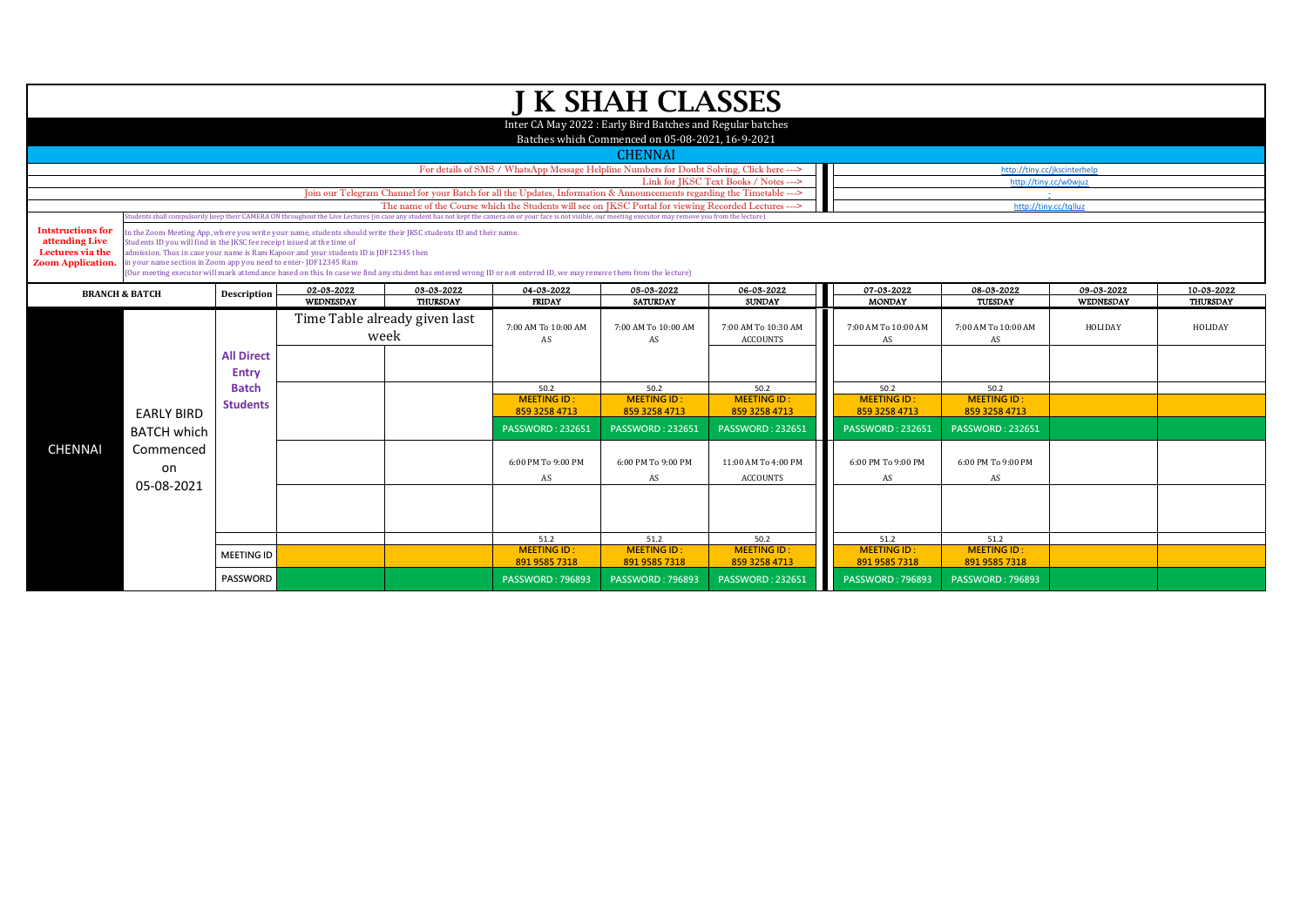|                                    |                                                                         |                   |                                                                                                                  |                               |                                                                                                                                                                                                                  | <b>J K SHAH CLASSES</b>                                                                                        |                                        |                     |                              |                         |                                        |
|------------------------------------|-------------------------------------------------------------------------|-------------------|------------------------------------------------------------------------------------------------------------------|-------------------------------|------------------------------------------------------------------------------------------------------------------------------------------------------------------------------------------------------------------|----------------------------------------------------------------------------------------------------------------|----------------------------------------|---------------------|------------------------------|-------------------------|----------------------------------------|
|                                    |                                                                         |                   |                                                                                                                  |                               |                                                                                                                                                                                                                  |                                                                                                                |                                        |                     |                              |                         |                                        |
|                                    |                                                                         |                   |                                                                                                                  |                               |                                                                                                                                                                                                                  | Inter CA May 2022 : Early Bird Batches and Regular batches<br>Batches which Commenced on 05-08-2021, 16-9-2021 |                                        |                     |                              |                         |                                        |
|                                    |                                                                         |                   |                                                                                                                  |                               |                                                                                                                                                                                                                  | <b>CHENNAI</b>                                                                                                 |                                        |                     |                              |                         |                                        |
|                                    |                                                                         |                   |                                                                                                                  |                               | For details of SMS / WhatsApp Message Helpline Numbers for Doubt Solving, Click here --->                                                                                                                        |                                                                                                                |                                        |                     | http://tiny.cc/jkscinterhelp |                         |                                        |
|                                    |                                                                         |                   |                                                                                                                  |                               |                                                                                                                                                                                                                  |                                                                                                                | Link for IKSC Text Books / Notes --->  |                     |                              | http://tinv.cc/w0wiuz   |                                        |
|                                    |                                                                         |                   |                                                                                                                  |                               | Join our Telegram Channel for your Batch for all the Updates, Information & Announcements regarding the Timetable --->                                                                                           |                                                                                                                |                                        |                     |                              |                         |                                        |
|                                    |                                                                         |                   |                                                                                                                  |                               | The name of the Course which the Students will see on IKSC Portal for viewing Recorded Lectures --->                                                                                                             |                                                                                                                |                                        |                     |                              | http://tiny.cc/tqlluz   |                                        |
|                                    |                                                                         |                   |                                                                                                                  |                               | Students shall compulsorily keep their CAMERA ON throughout the Live Lectures (in case any student has not kept the camera on or your face is not visible, our meeting executor may remove you from the lecture) |                                                                                                                |                                        |                     |                              |                         |                                        |
| <b>Intstructions for</b>           |                                                                         |                   | In the Zoom Meeting App, where you write your name, students should write their JKSC students ID and their name. |                               |                                                                                                                                                                                                                  |                                                                                                                |                                        |                     |                              |                         |                                        |
| attending Live<br>Lectures via the | Students ID you will find in the JKSC fee receipt issued at the time of |                   | admission. Thus in case your name is Ram Kapoor and your students ID is JDF12345 then                            |                               |                                                                                                                                                                                                                  |                                                                                                                |                                        |                     |                              |                         |                                        |
| <b>Zoom Application.</b>           | in your name section in Zoom app you need to enter-JDF12345 Ram         |                   |                                                                                                                  |                               |                                                                                                                                                                                                                  |                                                                                                                |                                        |                     |                              |                         |                                        |
|                                    |                                                                         |                   |                                                                                                                  |                               | (Our meeting executor will mark attendance based on this. In case we find any student has entered wrong ID or not entered ID, we may remove them from the lecture)                                               |                                                                                                                |                                        |                     |                              |                         |                                        |
|                                    |                                                                         |                   | 02-03-2022                                                                                                       | 03-03-2022                    | 04-03-2022                                                                                                                                                                                                       | 05-03-2022                                                                                                     | 06-03-2022                             | 07-03-2022          | 08-03-2022                   | 09-03-2022              | 10-03-2022                             |
| <b>BRANCH &amp; BATCH</b>          |                                                                         | Description       | <b>WEDNESDAY</b>                                                                                                 | <b>THURSDAY</b>               | <b>FRIDAY</b>                                                                                                                                                                                                    | <b>SATURDAY</b>                                                                                                | <b>SUNDAY</b>                          | <b>MONDAY</b>       | TUESDAY                      | WEDNESDAY               | <b>THURSDAY</b>                        |
|                                    |                                                                         |                   |                                                                                                                  | Time Table already given last |                                                                                                                                                                                                                  |                                                                                                                |                                        |                     |                              |                         |                                        |
|                                    |                                                                         |                   |                                                                                                                  |                               | 7:00 AM To 10:00 AM                                                                                                                                                                                              | 7:00 AM To 10:00 AM                                                                                            | 7:00 AM To 10:30 AM                    | 7:00 AM To 10:00 AM | 7:00 AM To 10:00 AM          | 7:00 AM To 10:00 AM     | 7:00 AM To 10:00 AM                    |
|                                    |                                                                         |                   | week                                                                                                             |                               | AS                                                                                                                                                                                                               | AS                                                                                                             | <b>ACCOUNTS</b>                        | AS                  | AS                           | <b>ACCOUNTS</b>         | <b>ACCOUNTS</b>                        |
|                                    |                                                                         |                   |                                                                                                                  |                               |                                                                                                                                                                                                                  |                                                                                                                |                                        |                     |                              |                         |                                        |
|                                    |                                                                         | All               |                                                                                                                  |                               | 10:30 AM To 1:30 PM                                                                                                                                                                                              | 10:30 AM To 1:30 PM                                                                                            | 11:00 AM To 4:00 PM<br><b>ACCOUNTS</b> | 10:30 AM To 1:30 PM | 10:30 AM To 1:30 PM          | 10:30 AM To 1:30 PM     | 10:30 AM To 1:30 PM<br><b>ACCOUNTS</b> |
|                                    | <b>EARLY BIRD</b>                                                       | <b>Morning</b>    |                                                                                                                  |                               | AS                                                                                                                                                                                                               | AS                                                                                                             |                                        | AS                  | AS                           | <b>ACCOUNTS</b>         |                                        |
|                                    |                                                                         |                   |                                                                                                                  |                               |                                                                                                                                                                                                                  |                                                                                                                |                                        |                     |                              |                         |                                        |
|                                    | <b>BATCH which</b>                                                      | <b>Batch</b>      |                                                                                                                  |                               |                                                                                                                                                                                                                  |                                                                                                                |                                        |                     |                              |                         |                                        |
| <b>CHENNAI</b>                     | Commenced                                                               | <b>Students</b>   |                                                                                                                  |                               |                                                                                                                                                                                                                  |                                                                                                                |                                        |                     |                              |                         |                                        |
|                                    |                                                                         |                   |                                                                                                                  |                               |                                                                                                                                                                                                                  |                                                                                                                |                                        |                     |                              |                         |                                        |
|                                    | on                                                                      |                   |                                                                                                                  |                               |                                                                                                                                                                                                                  |                                                                                                                |                                        |                     |                              |                         |                                        |
|                                    | 17-08-2021                                                              |                   |                                                                                                                  |                               |                                                                                                                                                                                                                  |                                                                                                                |                                        |                     |                              |                         |                                        |
|                                    |                                                                         |                   |                                                                                                                  |                               |                                                                                                                                                                                                                  |                                                                                                                |                                        |                     |                              |                         |                                        |
|                                    |                                                                         |                   |                                                                                                                  |                               | 50.2                                                                                                                                                                                                             | 50.2                                                                                                           | 50.2                                   | 50.2                | 50.2                         | 50.2                    | 50.2                                   |
|                                    |                                                                         | <b>MEETING ID</b> |                                                                                                                  |                               | <b>MEETING ID:</b>                                                                                                                                                                                               | <b>MEETING ID:</b>                                                                                             | <b>MEETING ID:</b>                     | <b>MEETING ID:</b>  | <b>MEETING ID:</b>           | <b>MEETING ID:</b>      | <b>MEETING ID:</b>                     |
|                                    |                                                                         |                   |                                                                                                                  |                               | 859 3258 4713                                                                                                                                                                                                    | 859 3258 4713                                                                                                  | 859 3258 4713                          | 859 3258 4713       | 859 3258 4713                | 859 3258 4713           | 859 3258 4713                          |
|                                    |                                                                         | PASSWORD          |                                                                                                                  |                               |                                                                                                                                                                                                                  |                                                                                                                |                                        |                     | <b>PASSWORD: 232651</b>      | <b>PASSWORD: 232651</b> |                                        |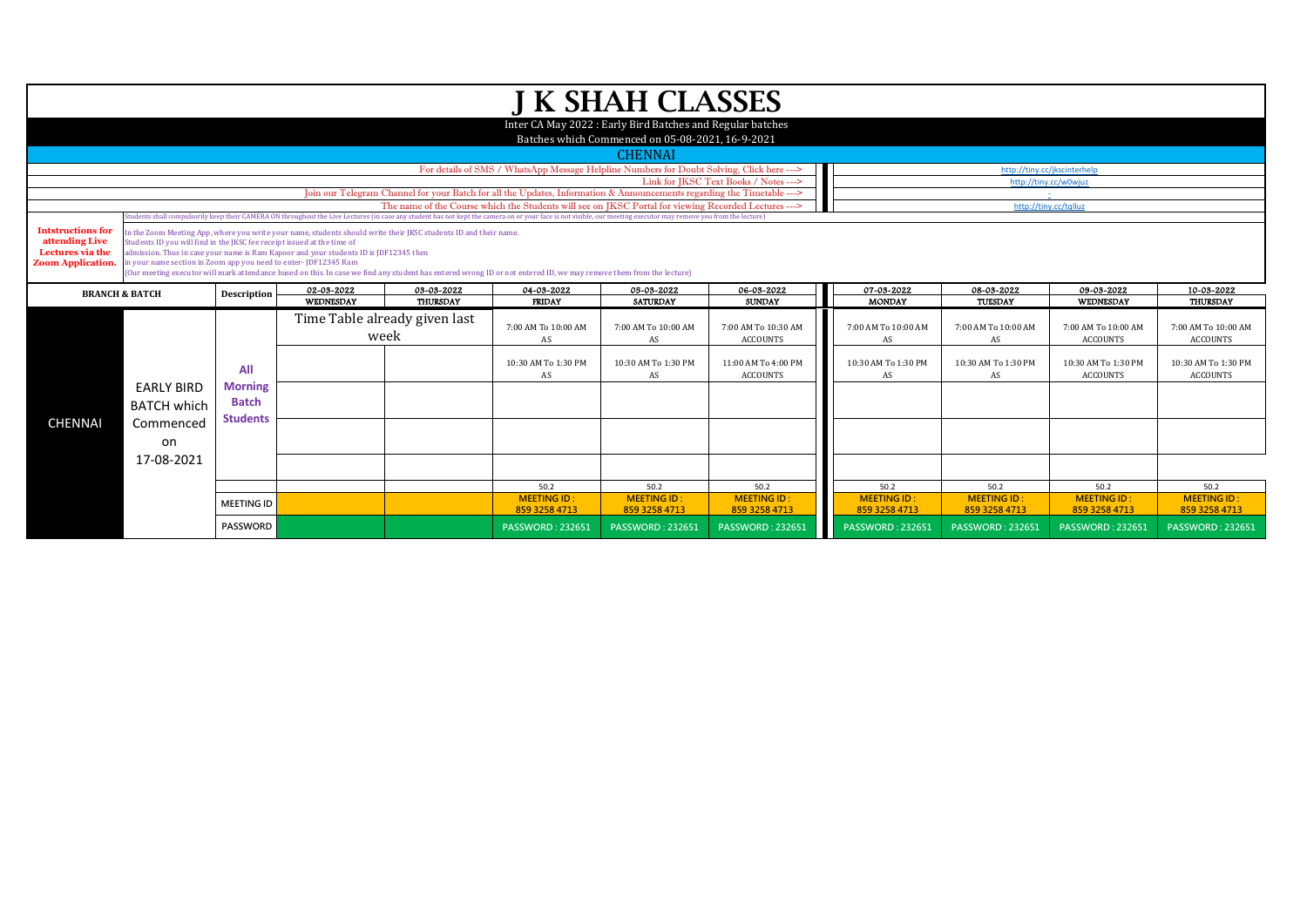|                                            |                                                                         |                   |                                                                                                                  |                               |                                                                                                                                                                                                                  | <b>J K SHAH CLASSES</b>                                    |                                        |                                          |                              |                                       |                                       |
|--------------------------------------------|-------------------------------------------------------------------------|-------------------|------------------------------------------------------------------------------------------------------------------|-------------------------------|------------------------------------------------------------------------------------------------------------------------------------------------------------------------------------------------------------------|------------------------------------------------------------|----------------------------------------|------------------------------------------|------------------------------|---------------------------------------|---------------------------------------|
|                                            |                                                                         |                   |                                                                                                                  |                               |                                                                                                                                                                                                                  | Inter CA May 2022 : Early Bird Batches and Regular batches |                                        |                                          |                              |                                       |                                       |
|                                            |                                                                         |                   |                                                                                                                  |                               |                                                                                                                                                                                                                  | Batches which Commenced on 05-08-2021, 16-9-2021           |                                        |                                          |                              |                                       |                                       |
|                                            |                                                                         |                   |                                                                                                                  |                               |                                                                                                                                                                                                                  | <b>CHENNAI</b>                                             |                                        |                                          |                              |                                       |                                       |
|                                            |                                                                         |                   |                                                                                                                  |                               | For details of SMS / WhatsApp Message Helpline Numbers for Doubt Solving, Click here --->                                                                                                                        |                                                            |                                        |                                          | http://tiny.cc/jkscinterhelp |                                       |                                       |
|                                            |                                                                         |                   |                                                                                                                  |                               |                                                                                                                                                                                                                  |                                                            | Link for IKSC Text Books / Notes --->  |                                          | http://tiny.cc/w0wiuz        |                                       |                                       |
|                                            |                                                                         |                   |                                                                                                                  |                               | Join our Telegram Channel for your Batch for all the Updates, Information & Announcements regarding the Timetable --->                                                                                           |                                                            |                                        |                                          |                              |                                       |                                       |
|                                            |                                                                         |                   |                                                                                                                  |                               | The name of the Course which the Students will see on IKSC Portal for viewing Recorded Lectures --->                                                                                                             |                                                            |                                        |                                          | http://tiny.cc/tqlluz        |                                       |                                       |
|                                            |                                                                         |                   |                                                                                                                  |                               | Students shall compulsorily keep their CAMERA ON throughout the Live Lectures (in case any student has not kept the camera on or your face is not visible, our meeting executor may remove you from the lecture) |                                                            |                                        |                                          |                              |                                       |                                       |
| <b>Intstructions for</b><br>attending Live | Students ID you will find in the JKSC fee receipt issued at the time of |                   | In the Zoom Meeting App, where you write your name, students should write their JKSC students ID and their name. |                               |                                                                                                                                                                                                                  |                                                            |                                        |                                          |                              |                                       |                                       |
| Lectures via the                           |                                                                         |                   | admission. Thus in case your name is Ram Kapoor and your students ID is JDF12345 then                            |                               |                                                                                                                                                                                                                  |                                                            |                                        |                                          |                              |                                       |                                       |
| <b>Zoom Application.</b>                   | in your name section in Zoom app you need to enter- JDF12345 Ram        |                   |                                                                                                                  |                               |                                                                                                                                                                                                                  |                                                            |                                        |                                          |                              |                                       |                                       |
|                                            |                                                                         |                   |                                                                                                                  |                               | (Our meeting executor will mark attendance based on this. In case we find any student has entered wrong ID or not entered ID, we may remove them from the lecture)                                               |                                                            |                                        |                                          |                              |                                       |                                       |
|                                            | <b>BRANCH &amp; BATCH</b>                                               | Description       | 02-03-2022                                                                                                       | 03-03-2022                    | 04-03-2022                                                                                                                                                                                                       | 05-03-2022                                                 | 06-03-2022                             | 07-03-2022                               | 08-03-2022                   | 09-03-2022                            | 10-03-2022                            |
|                                            |                                                                         |                   | WEDNESDAY                                                                                                        | <b>THURSDAY</b>               | <b>FRIDAY</b>                                                                                                                                                                                                    | <b>SATURDAY</b>                                            | <b>SUNDAY</b>                          | <b>MONDAY</b>                            | TUESDAY                      | WEDNESDAY                             | <b>THURSDAY</b>                       |
|                                            |                                                                         |                   |                                                                                                                  | Time Table already given last |                                                                                                                                                                                                                  |                                                            |                                        |                                          |                              |                                       |                                       |
|                                            |                                                                         |                   | week                                                                                                             |                               | 2:30 PM To 5:30 PM<br>AS                                                                                                                                                                                         | 2:30 PM To 5:30 PM<br>AS                                   | 7:00 AM To 10:30 AM<br><b>ACCOUNTS</b> | 2:30 PM To 5:30 PM<br>AS                 | 2:30 PM To 5:30 PM<br>AS     | 2:30 PM To 5:30 PM<br><b>ACCOUNTS</b> | 2:30 PM To 5:30 PM<br><b>ACCOUNTS</b> |
|                                            |                                                                         |                   |                                                                                                                  |                               |                                                                                                                                                                                                                  |                                                            |                                        |                                          |                              |                                       |                                       |
|                                            |                                                                         |                   |                                                                                                                  |                               | 6:00 PM To 9:00 PM                                                                                                                                                                                               | 6:00 PM To 9:00 PM                                         | 11:00 AM To 4:00 PM                    | 6:00 PM To 9:00 PM                       | 6:00 PM To 9:00 PM           | 6:00 PM To 9:00 PM                    | 6:00 PM To 9:00 PM                    |
|                                            |                                                                         | All               |                                                                                                                  |                               | AS                                                                                                                                                                                                               | AS                                                         | <b>ACCOUNTS</b>                        | AS                                       | AS                           | <b>ACCOUNTS</b>                       | <b>ACCOUNTS</b>                       |
|                                            | <b>EARLY BIRD</b>                                                       | <b>Evening</b>    |                                                                                                                  |                               |                                                                                                                                                                                                                  |                                                            |                                        |                                          |                              |                                       |                                       |
|                                            | <b>BATCH which</b>                                                      | <b>Batch</b>      |                                                                                                                  |                               |                                                                                                                                                                                                                  |                                                            |                                        |                                          |                              |                                       |                                       |
|                                            |                                                                         |                   |                                                                                                                  |                               |                                                                                                                                                                                                                  |                                                            |                                        |                                          |                              |                                       |                                       |
|                                            |                                                                         | <b>Students</b>   |                                                                                                                  |                               |                                                                                                                                                                                                                  |                                                            |                                        |                                          |                              |                                       |                                       |
| <b>CHENNAI</b>                             | Commenced                                                               |                   |                                                                                                                  |                               |                                                                                                                                                                                                                  |                                                            |                                        |                                          |                              |                                       |                                       |
|                                            | on                                                                      |                   |                                                                                                                  |                               |                                                                                                                                                                                                                  |                                                            |                                        |                                          |                              |                                       |                                       |
|                                            | 17-08-2021                                                              |                   |                                                                                                                  |                               |                                                                                                                                                                                                                  |                                                            |                                        |                                          |                              |                                       |                                       |
|                                            |                                                                         |                   |                                                                                                                  |                               |                                                                                                                                                                                                                  |                                                            |                                        |                                          |                              |                                       |                                       |
|                                            |                                                                         |                   |                                                                                                                  |                               | 51.2                                                                                                                                                                                                             | 51.2                                                       | 50.2                                   | 51.2                                     | 51.2                         | 51.2                                  | 51.2                                  |
|                                            |                                                                         | <b>MEETING ID</b> |                                                                                                                  |                               | <b>MEETING ID:</b>                                                                                                                                                                                               | <b>MEETING ID:</b>                                         | <b>MEETING ID:</b>                     | <b>MEETING ID:</b>                       | <b>MEETING ID:</b>           | <b>MEETING ID:</b>                    | <b>MEETING ID:</b>                    |
|                                            |                                                                         |                   |                                                                                                                  |                               | 891 9585 7318                                                                                                                                                                                                    | 891 9585 7318                                              | 859 3258 4713                          | 891 9585 7318<br><b>PASSWORD: 796893</b> | 891 9585 7318                | 891 9585 7318                         | 891 9585 7318                         |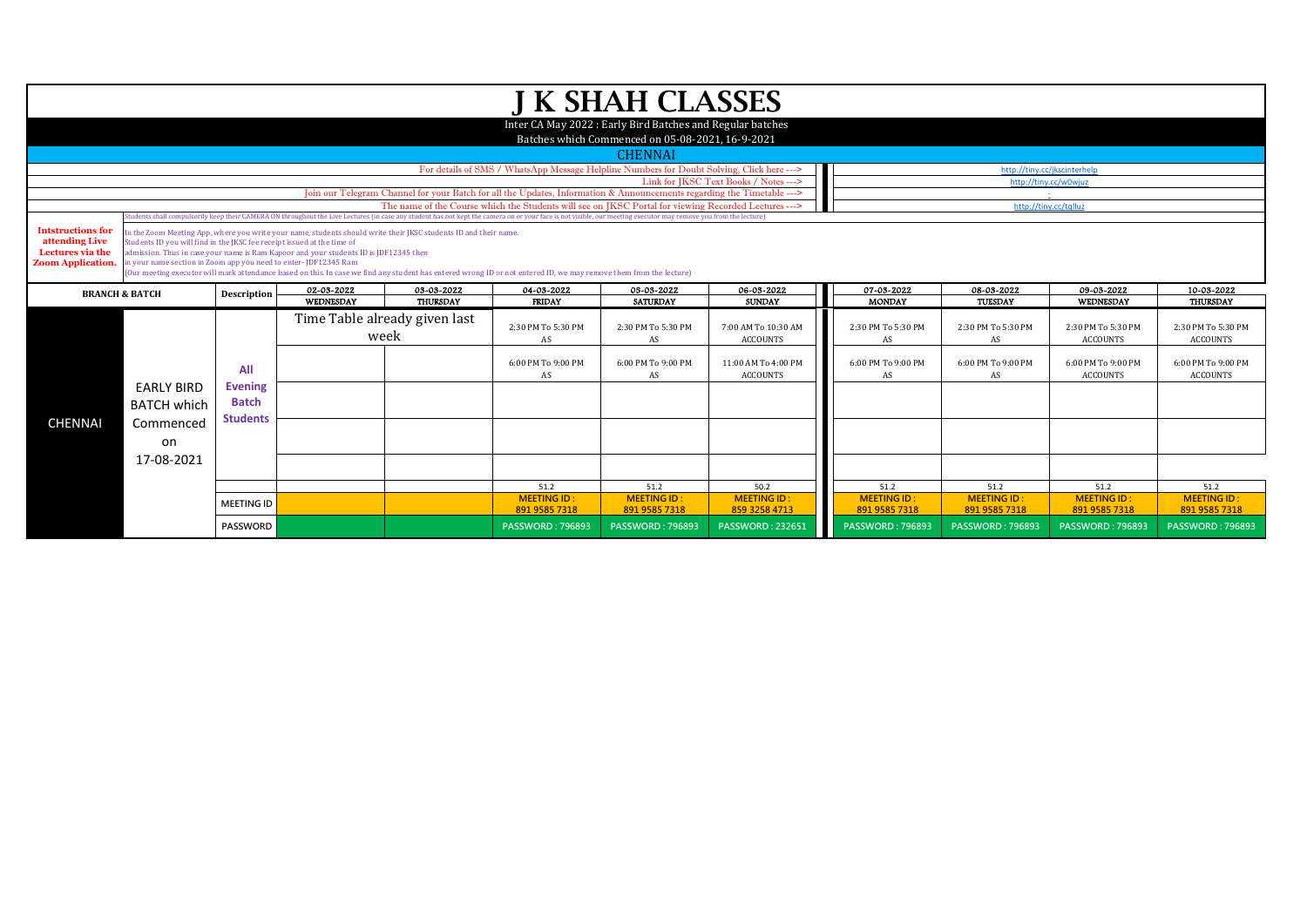|                                    |                                                                         |                   |                                                                                                                  |                               |                                                                                                                                                                                                                                | J K SHAH CLASSES                                           |                                       |                                     |                                     |                                     |                                     |
|------------------------------------|-------------------------------------------------------------------------|-------------------|------------------------------------------------------------------------------------------------------------------|-------------------------------|--------------------------------------------------------------------------------------------------------------------------------------------------------------------------------------------------------------------------------|------------------------------------------------------------|---------------------------------------|-------------------------------------|-------------------------------------|-------------------------------------|-------------------------------------|
|                                    |                                                                         |                   |                                                                                                                  |                               |                                                                                                                                                                                                                                | Inter CA May 2022 : Early Bird Batches and Regular batches |                                       |                                     |                                     |                                     |                                     |
|                                    |                                                                         |                   |                                                                                                                  |                               |                                                                                                                                                                                                                                | Batches which Commenced on 05-08-2021, 16-9-2021           |                                       |                                     |                                     |                                     |                                     |
|                                    |                                                                         |                   |                                                                                                                  |                               |                                                                                                                                                                                                                                | <b>CHENNAI</b>                                             |                                       |                                     |                                     |                                     |                                     |
|                                    |                                                                         |                   |                                                                                                                  |                               | For details of SMS / WhatsApp Message Helpline Numbers for Doubt Solving, Click here --->                                                                                                                                      |                                                            |                                       |                                     |                                     | http://tiny.cc/jkscinterhelp        |                                     |
|                                    |                                                                         |                   |                                                                                                                  |                               |                                                                                                                                                                                                                                |                                                            | Link for JKSC Text Books / Notes ---> |                                     |                                     | http://tiny.cc/w0wjuz               |                                     |
|                                    |                                                                         |                   |                                                                                                                  |                               | Join our Telegram Channel for your Batch for all the Updates, Information & Announcements regarding the Timetable ---><br>The name of the Course which the Students will see on IKSC Portal for viewing Recorded Lectures ---> |                                                            |                                       |                                     |                                     | http://tiny.cc/tqlluz               |                                     |
|                                    |                                                                         |                   |                                                                                                                  |                               | Students shall compulsorily keep their CAMERA ON throughout the Live Lectures (in case any student has not kept the camera on or your face is not visible, our meeting executor may remove you from the lecture)               |                                                            |                                       |                                     |                                     |                                     |                                     |
| <b>Intstructions for</b>           |                                                                         |                   | In the Zoom Meeting App, where you write your name, students should write their JKSC students ID and their name. |                               |                                                                                                                                                                                                                                |                                                            |                                       |                                     |                                     |                                     |                                     |
| attending Live<br>Lectures via the | Students ID you will find in the JKSC fee receipt issued at the time of |                   | admission. Thus in case your name is Ram Kapoor and your students ID is JDF12345 then                            |                               |                                                                                                                                                                                                                                |                                                            |                                       |                                     |                                     |                                     |                                     |
| <b>Zoom Application.</b>           | in your name section in Zoom app you need to enter-JDF12345 Ram         |                   |                                                                                                                  |                               |                                                                                                                                                                                                                                |                                                            |                                       |                                     |                                     |                                     |                                     |
|                                    |                                                                         |                   |                                                                                                                  |                               | (Our meeting executor will mark attendance based on this. In case we find any student has entered wrong ID or not entered ID, we may remove them from the lecture)                                                             |                                                            |                                       |                                     |                                     |                                     |                                     |
| <b>BRANCH &amp; BATCH</b>          |                                                                         | Description       | 02-03-2022                                                                                                       | 03-03-2022                    | 04-03-2022                                                                                                                                                                                                                     | 05-03-2022                                                 | 06-03-2022                            | 07-03-2022                          | 08-03-2022                          | 09-03-2022                          | 10-03-2022                          |
|                                    |                                                                         |                   | <b>WEDNESDAY</b>                                                                                                 | <b>THURSDAY</b>               | <b>FRIDAY</b>                                                                                                                                                                                                                  | <b>SATURDAY</b>                                            | <b>SUNDAY</b>                         | <b>MONDAY</b>                       | TUESDAY                             | WEDNESDAY                           | THURSDAY                            |
|                                    |                                                                         |                   |                                                                                                                  | Time Table already given last | 7:00 AM To 10:00 AM                                                                                                                                                                                                            | 7:00 AM To 10:00 AM                                        | 7:00 AM To 10:30 AM                   | 7:00 AM To 10:00 AM                 | 7:00 AM To 10:00 AM                 | 7:00 AM To 10:00 AM                 | 7:00 AM To 10:00 AM                 |
|                                    |                                                                         |                   | week                                                                                                             |                               | AS                                                                                                                                                                                                                             | AS                                                         | <b>ACCOUNTS</b>                       | AS                                  | AS                                  | <b>ACCOUNTS</b>                     | <b>ACCOUNTS</b>                     |
|                                    |                                                                         |                   |                                                                                                                  |                               |                                                                                                                                                                                                                                |                                                            |                                       |                                     |                                     |                                     |                                     |
|                                    |                                                                         | All               |                                                                                                                  |                               | 10:30 AM To 1:30 PM                                                                                                                                                                                                            | 10:30 AM To 1:30 PM                                        | 11:00 AM To 4:00 PM                   | 10:30 AM To 1:30 PM                 | 10:30 AM To 1:30 PM                 | 10:30 AM To 1:30 PM                 | 10:30 AM To 1:30 PM                 |
|                                    |                                                                         | <b>Morning</b>    |                                                                                                                  |                               | AS                                                                                                                                                                                                                             | AS                                                         | <b>ACCOUNTS</b>                       | AS                                  | AS                                  | <b>ACCOUNTS</b>                     | <b>ACCOUNTS</b>                     |
|                                    | <b>REGULAR</b>                                                          |                   |                                                                                                                  |                               |                                                                                                                                                                                                                                |                                                            |                                       |                                     |                                     |                                     |                                     |
|                                    | <b>BATCH which</b>                                                      | <b>Batch</b>      |                                                                                                                  |                               |                                                                                                                                                                                                                                |                                                            |                                       |                                     |                                     |                                     |                                     |
| <b>CHENNAI</b>                     | Commenced                                                               | <b>Students</b>   |                                                                                                                  |                               |                                                                                                                                                                                                                                |                                                            |                                       |                                     |                                     |                                     |                                     |
|                                    | on                                                                      |                   |                                                                                                                  |                               |                                                                                                                                                                                                                                |                                                            |                                       |                                     |                                     |                                     |                                     |
|                                    | 16-09-2021                                                              |                   |                                                                                                                  |                               |                                                                                                                                                                                                                                |                                                            |                                       |                                     |                                     |                                     |                                     |
|                                    |                                                                         |                   |                                                                                                                  |                               |                                                                                                                                                                                                                                |                                                            |                                       |                                     |                                     |                                     |                                     |
|                                    |                                                                         |                   |                                                                                                                  |                               | 50.2                                                                                                                                                                                                                           | 50.2                                                       | 50.2                                  | 50.2                                | 50.2                                | 50.2                                | 50.2                                |
|                                    |                                                                         | <b>MEETING ID</b> |                                                                                                                  |                               | <b>MEETING ID:</b><br>859 3258 4713                                                                                                                                                                                            | <b>MEETING ID:</b><br>859 3258 4713                        | <b>MEETING ID:</b><br>859 3258 4713   | <b>MEETING ID:</b><br>859 3258 4713 | <b>MEETING ID:</b><br>859 3258 4713 | <b>MEETING ID:</b><br>859 3258 4713 | <b>MEETING ID:</b><br>859 3258 4713 |
|                                    |                                                                         | PASSWORD          |                                                                                                                  |                               | <b>PASSWORD: 232651</b>                                                                                                                                                                                                        | <b>PASSWORD: 232651</b>                                    | <b>PASSWORD: 232651</b>               | <b>PASSWORD: 232651</b>             | <b>PASSWORD: 232651</b>             | <b>PASSWORD: 232651</b>             | <b>PASSWORD: 232651</b>             |
|                                    |                                                                         |                   |                                                                                                                  |                               |                                                                                                                                                                                                                                |                                                            |                                       |                                     |                                     |                                     |                                     |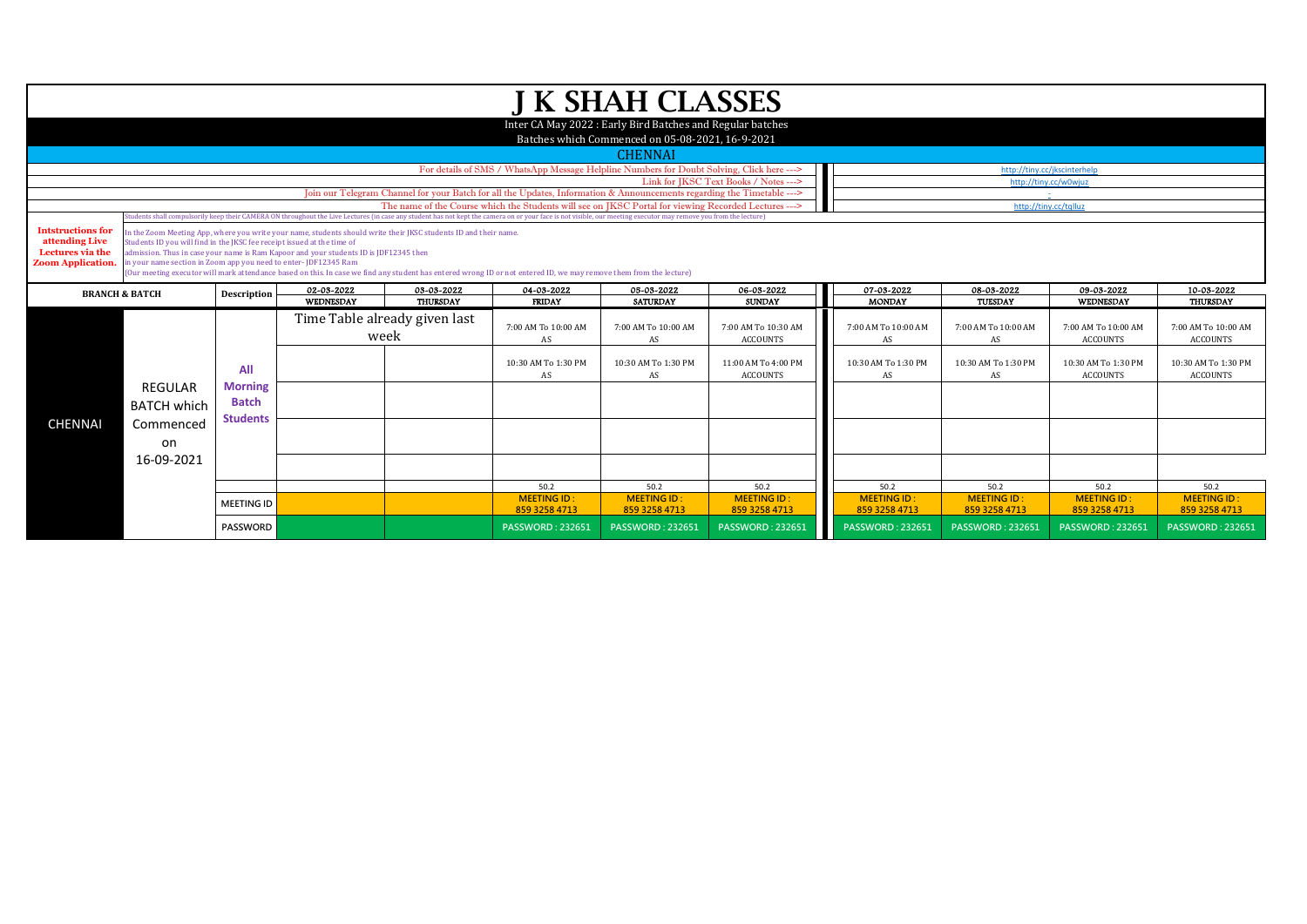|                                                                                            |                                                                                                                                             |                                |                                                                                                                                                                                                           |                 |                                                                                                                                                                                                                                                                                                                         | <b>J K SHAH CLASSES</b>                                                                                        |                                        |
|--------------------------------------------------------------------------------------------|---------------------------------------------------------------------------------------------------------------------------------------------|--------------------------------|-----------------------------------------------------------------------------------------------------------------------------------------------------------------------------------------------------------|-----------------|-------------------------------------------------------------------------------------------------------------------------------------------------------------------------------------------------------------------------------------------------------------------------------------------------------------------------|----------------------------------------------------------------------------------------------------------------|----------------------------------------|
|                                                                                            |                                                                                                                                             |                                |                                                                                                                                                                                                           |                 |                                                                                                                                                                                                                                                                                                                         | Inter CA May 2022 : Early Bird Batches and Regular batches<br>Batches which Commenced on 05-08-2021, 16-9-2021 |                                        |
|                                                                                            |                                                                                                                                             |                                |                                                                                                                                                                                                           |                 |                                                                                                                                                                                                                                                                                                                         | <b>CHENNAI</b>                                                                                                 |                                        |
|                                                                                            |                                                                                                                                             |                                |                                                                                                                                                                                                           |                 | For details of SMS / WhatsApp Message Helpline Numbers for Doubt Solving, Click here --->                                                                                                                                                                                                                               |                                                                                                                |                                        |
|                                                                                            |                                                                                                                                             |                                |                                                                                                                                                                                                           |                 |                                                                                                                                                                                                                                                                                                                         |                                                                                                                | Link for JKSC Text Books / Notes --->  |
|                                                                                            |                                                                                                                                             |                                |                                                                                                                                                                                                           |                 | Join our Telegram Channel for your Batch for all the Updates, Information & Announcements regarding the Timetable --->                                                                                                                                                                                                  |                                                                                                                |                                        |
|                                                                                            |                                                                                                                                             |                                |                                                                                                                                                                                                           |                 | The name of the Course which the Students will see on IKSC Portal for viewing Recorded Lectures ---><br>tudents shall compulsorily keep their CAMERA ON throughout the Live Lectures (in case any student has not kept the camera on or your face is not visible, our meeting executor may remove you from the lecture) |                                                                                                                |                                        |
| <b>Intstructions for</b><br>attending Live<br>Lectures via the<br><b>Zoom Application.</b> | Students ID you will find in the JKSC fee receipt issued at the time of<br>in your name section in Zoom app you need to enter- JDF12345 Ram |                                | in the Zoom Meeting App, where you write your name, students should write their JKSC students ID and their name.<br>admission. Thus in case your name is Ram Kapoor and your students ID is JDF12345 then |                 |                                                                                                                                                                                                                                                                                                                         |                                                                                                                |                                        |
|                                                                                            |                                                                                                                                             |                                | 02-03-2022                                                                                                                                                                                                | 03-03-2022      | (Our meeting executor will mark attendance based on this. In case we find any student has entered wrong ID or not entered ID, we may remove them from the lecture)<br>04-03-2022                                                                                                                                        | 05-03-2022                                                                                                     | 06-03-2022                             |
|                                                                                            | <b>BRANCH &amp; BATCH</b>                                                                                                                   | Description                    | WEDNESDAY                                                                                                                                                                                                 | <b>THURSDAY</b> | <b>FRIDAY</b>                                                                                                                                                                                                                                                                                                           | <b>SATURDAY</b>                                                                                                | <b>SUNDAY</b>                          |
|                                                                                            |                                                                                                                                             |                                | Time Table already given last<br>week                                                                                                                                                                     |                 | 2:30 PM To 5:30 PM<br>AS                                                                                                                                                                                                                                                                                                | 2:30 PM To 5:30 PM<br>AS                                                                                       | 7:00 AM To 10:30 AM<br><b>ACCOUNTS</b> |
|                                                                                            |                                                                                                                                             | All                            |                                                                                                                                                                                                           |                 | 6:00 PM To 9:00 PM<br>AS                                                                                                                                                                                                                                                                                                | 6:00 PM To 9:00 PM<br>AS                                                                                       | 11:00 AM To 4:00 PM<br><b>ACCOUNTS</b> |
|                                                                                            | REGULAR<br><b>BATCH which</b>                                                                                                               | <b>Evening</b><br><b>Batch</b> |                                                                                                                                                                                                           |                 |                                                                                                                                                                                                                                                                                                                         |                                                                                                                |                                        |
| <b>CHENNAI</b>                                                                             | Commenced<br>on                                                                                                                             | <b>Students</b>                |                                                                                                                                                                                                           |                 |                                                                                                                                                                                                                                                                                                                         |                                                                                                                |                                        |
|                                                                                            | 16-09-2021                                                                                                                                  |                                |                                                                                                                                                                                                           |                 |                                                                                                                                                                                                                                                                                                                         |                                                                                                                |                                        |
|                                                                                            |                                                                                                                                             |                                |                                                                                                                                                                                                           |                 | 51.2<br><b>MEETING ID:</b>                                                                                                                                                                                                                                                                                              | 51.2<br><b>MEETING ID:</b>                                                                                     | 50.2<br><b>MEETING ID:</b>             |
|                                                                                            |                                                                                                                                             | <b>MEETING ID</b>              |                                                                                                                                                                                                           |                 |                                                                                                                                                                                                                                                                                                                         |                                                                                                                |                                        |
|                                                                                            |                                                                                                                                             |                                |                                                                                                                                                                                                           |                 | 891 9585 7318                                                                                                                                                                                                                                                                                                           | 891 9585 7318                                                                                                  | 859 3258 4713                          |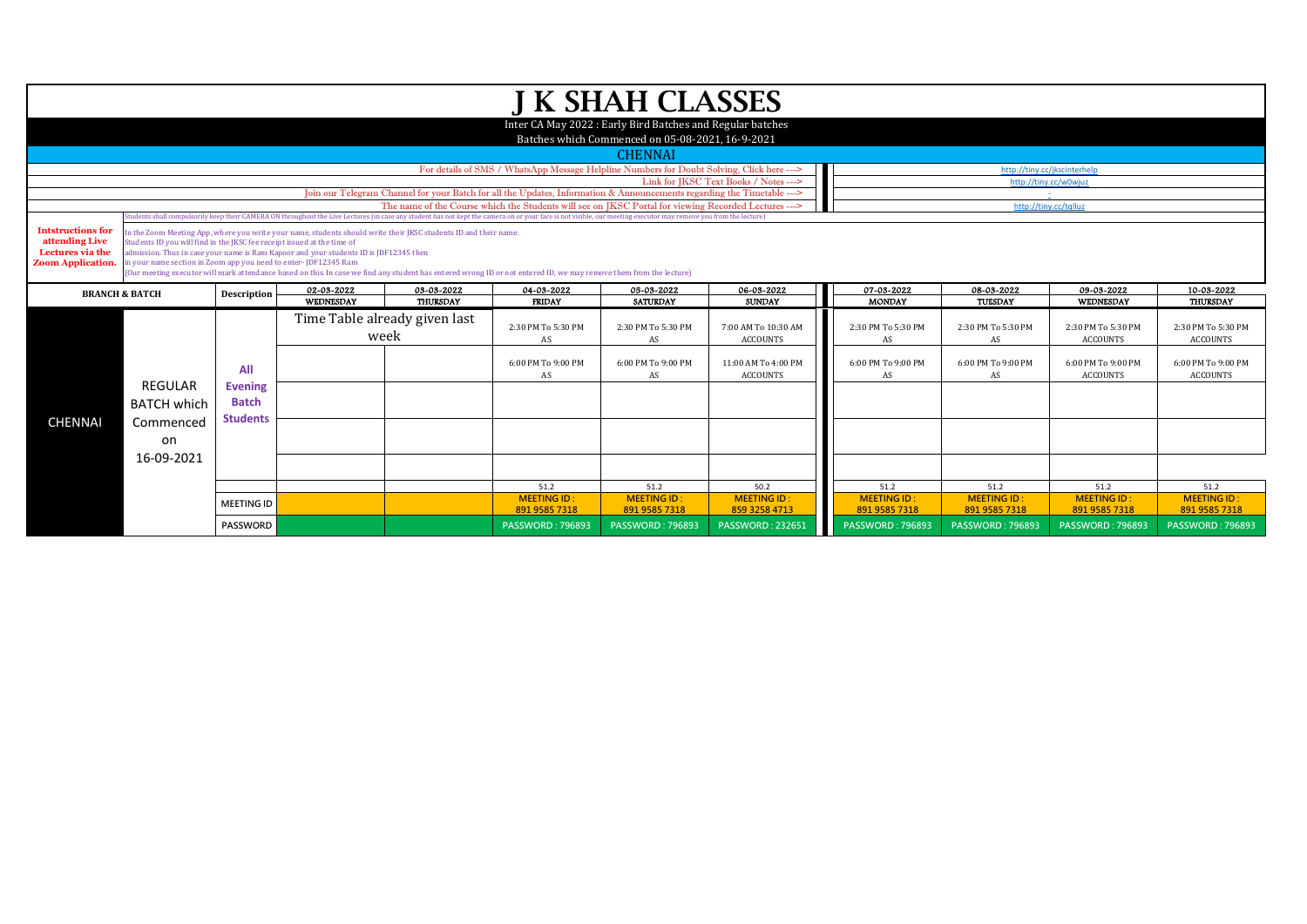|                                    |                                                                                                                                                                                                                                                         |                   |                                                                                                                  |                               |                                                                                                                                                                                                                  | J K SHAH CLASSES                                                                                               |                                       |                         |                                                       |                         |                         |
|------------------------------------|---------------------------------------------------------------------------------------------------------------------------------------------------------------------------------------------------------------------------------------------------------|-------------------|------------------------------------------------------------------------------------------------------------------|-------------------------------|------------------------------------------------------------------------------------------------------------------------------------------------------------------------------------------------------------------|----------------------------------------------------------------------------------------------------------------|---------------------------------------|-------------------------|-------------------------------------------------------|-------------------------|-------------------------|
|                                    |                                                                                                                                                                                                                                                         |                   |                                                                                                                  |                               |                                                                                                                                                                                                                  |                                                                                                                |                                       |                         |                                                       |                         |                         |
|                                    |                                                                                                                                                                                                                                                         |                   |                                                                                                                  |                               |                                                                                                                                                                                                                  | Inter CA May 2022 : Early Bird Batches and Regular batches<br>Batches which Commenced on 05-08-2021, 16-9-2021 |                                       |                         |                                                       |                         |                         |
|                                    |                                                                                                                                                                                                                                                         |                   |                                                                                                                  |                               |                                                                                                                                                                                                                  |                                                                                                                |                                       |                         |                                                       |                         |                         |
|                                    |                                                                                                                                                                                                                                                         |                   |                                                                                                                  |                               |                                                                                                                                                                                                                  | <b>CHENNAI</b>                                                                                                 |                                       |                         |                                                       |                         |                         |
|                                    |                                                                                                                                                                                                                                                         |                   |                                                                                                                  |                               | For details of SMS / WhatsApp Message Helpline Numbers for Doubt Solving, Click here --->                                                                                                                        |                                                                                                                | Link for JKSC Text Books / Notes ---> |                         | http://tiny.cc/jkscinterhelp<br>http://tiny.cc/w0wjuz |                         |                         |
|                                    |                                                                                                                                                                                                                                                         |                   |                                                                                                                  |                               |                                                                                                                                                                                                                  |                                                                                                                |                                       |                         |                                                       |                         |                         |
|                                    | Join our Telegram Channel for your Batch for all the Updates, Information & Announcements regarding the Timetable ---><br>The name of the Course which the Students will see on IKSC Portal for viewing Recorded Lectures ---><br>http://tiny.cc/tqlluz |                   |                                                                                                                  |                               |                                                                                                                                                                                                                  |                                                                                                                |                                       |                         |                                                       |                         |                         |
|                                    |                                                                                                                                                                                                                                                         |                   |                                                                                                                  |                               | (tudents shall compulsorily keep their CAMERA ON throughout the Live Lectures (in case any student has not kept the camera on or your face is not visible, our meeting executor may remove you from the lecture) |                                                                                                                |                                       |                         |                                                       |                         |                         |
| <b>Intstructions for</b>           |                                                                                                                                                                                                                                                         |                   | In the Zoom Meeting App, where you write your name, students should write their JKSC students ID and their name. |                               |                                                                                                                                                                                                                  |                                                                                                                |                                       |                         |                                                       |                         |                         |
| attending Live<br>Lectures via the | Students ID you will find in the JKSC fee receipt issued at the time of                                                                                                                                                                                 |                   | admission. Thus in case your name is Ram Kapoor and your students ID is JDF12345 then                            |                               |                                                                                                                                                                                                                  |                                                                                                                |                                       |                         |                                                       |                         |                         |
| <b>Zoom Application.</b>           | in your name section in Zoom app you need to enter-JDF12345 Ram                                                                                                                                                                                         |                   |                                                                                                                  |                               |                                                                                                                                                                                                                  |                                                                                                                |                                       |                         |                                                       |                         |                         |
|                                    |                                                                                                                                                                                                                                                         |                   |                                                                                                                  |                               | (Our meeting executor will mark attendance based on this. In case we find any student has entered wrong ID or not entered ID, we may remove them from the lecture)                                               |                                                                                                                |                                       |                         |                                                       |                         |                         |
|                                    | <b>BRANCH &amp; BATCH</b>                                                                                                                                                                                                                               | Description       | 02-03-2022                                                                                                       | 03-03-2022                    | 04-03-2022                                                                                                                                                                                                       | 05-03-2022                                                                                                     | 06-03-2022                            | 07-03-2022              | 08-03-2022                                            | 09-03-2022              | 10-03-2022              |
|                                    |                                                                                                                                                                                                                                                         |                   | WEDNESDAY                                                                                                        | THURSDAY                      | <b>FRIDAY</b>                                                                                                                                                                                                    | <b>SATURDAY</b>                                                                                                | <b>SUNDAY</b>                         | <b>MONDAY</b>           | TUESDAY                                               | WEDNESDAY               | <b>THURSDAY</b>         |
|                                    |                                                                                                                                                                                                                                                         |                   |                                                                                                                  | Time Table already given last | 7:00 AM To 10:00 AM                                                                                                                                                                                              | 7:00 AM To 10:00 AM                                                                                            | 7:00 AM To 10:30 AM                   | 7:00 AM To 10:00 AM     | 7:00 AM To 10:00 AM                                   | 7:00 AM To 10:00 AM     | 7:00 AM To 10:00 AM     |
|                                    |                                                                                                                                                                                                                                                         |                   | week                                                                                                             |                               | AS                                                                                                                                                                                                               | AS                                                                                                             | <b>ACCOUNTS</b>                       | AS                      | AS                                                    | <b>ACCOUNTS</b>         | <b>ACCOUNTS</b>         |
|                                    |                                                                                                                                                                                                                                                         |                   |                                                                                                                  |                               |                                                                                                                                                                                                                  |                                                                                                                |                                       |                         |                                                       |                         |                         |
|                                    |                                                                                                                                                                                                                                                         |                   |                                                                                                                  |                               | 10:30 AM To 1:30 PM                                                                                                                                                                                              | 10:30 AM To 1:30 PM                                                                                            | 11:00 AM To 4:00 PM                   | 10:30 AM To 1:30 PM     | 10:30 AM To 1:30 PM                                   | 10:30 AM To 1:30 PM     | 10:30 AM To 1:30 PM     |
|                                    |                                                                                                                                                                                                                                                         |                   |                                                                                                                  |                               | AS                                                                                                                                                                                                               | AS                                                                                                             | <b>ACCOUNTS</b>                       | AS                      | AS                                                    | <b>ACCOUNTS</b>         | <b>ACCOUNTS</b>         |
|                                    | REGULAR                                                                                                                                                                                                                                                 | <b>Morning</b>    |                                                                                                                  |                               |                                                                                                                                                                                                                  |                                                                                                                |                                       |                         |                                                       |                         |                         |
|                                    | <b>BATCH which</b>                                                                                                                                                                                                                                      | batch             |                                                                                                                  |                               |                                                                                                                                                                                                                  |                                                                                                                |                                       |                         |                                                       |                         |                         |
| <b>CHENNAI</b>                     | Commenced                                                                                                                                                                                                                                               |                   |                                                                                                                  |                               |                                                                                                                                                                                                                  |                                                                                                                |                                       |                         |                                                       |                         |                         |
|                                    |                                                                                                                                                                                                                                                         |                   |                                                                                                                  |                               |                                                                                                                                                                                                                  |                                                                                                                |                                       |                         |                                                       |                         |                         |
|                                    | on                                                                                                                                                                                                                                                      |                   |                                                                                                                  |                               |                                                                                                                                                                                                                  |                                                                                                                |                                       |                         |                                                       |                         |                         |
|                                    | 23-09-2021                                                                                                                                                                                                                                              |                   |                                                                                                                  |                               |                                                                                                                                                                                                                  |                                                                                                                |                                       |                         |                                                       |                         |                         |
|                                    |                                                                                                                                                                                                                                                         |                   |                                                                                                                  |                               | 50.2                                                                                                                                                                                                             | 50.2                                                                                                           | 50.2                                  | 50.2                    | 50.2                                                  | 50.2                    | 50.2                    |
|                                    |                                                                                                                                                                                                                                                         |                   |                                                                                                                  |                               | <b>MEETING ID:</b>                                                                                                                                                                                               | <b>MEETING ID:</b>                                                                                             | <b>MEETING ID:</b>                    | <b>MEETING ID:</b>      | <b>MEETING ID:</b>                                    | <b>MEETING ID:</b>      | <b>MEETING ID:</b>      |
|                                    |                                                                                                                                                                                                                                                         | <b>MEETING ID</b> |                                                                                                                  |                               | 859 3258 4713                                                                                                                                                                                                    | 859 3258 4713                                                                                                  | 859 3258 4713                         | 859 3258 4713           | 859 3258 4713                                         | 859 3258 4713           | 859 3258 4713           |
|                                    |                                                                                                                                                                                                                                                         | <b>PASSWORD</b>   |                                                                                                                  |                               | <b>PASSWORD: 232651</b>                                                                                                                                                                                          | <b>PASSWORD: 232651</b>                                                                                        | <b>PASSWORD: 232651</b>               | <b>PASSWORD: 232651</b> | <b>PASSWORD: 232651</b>                               | <b>PASSWORD: 232651</b> | <b>PASSWORD: 232651</b> |